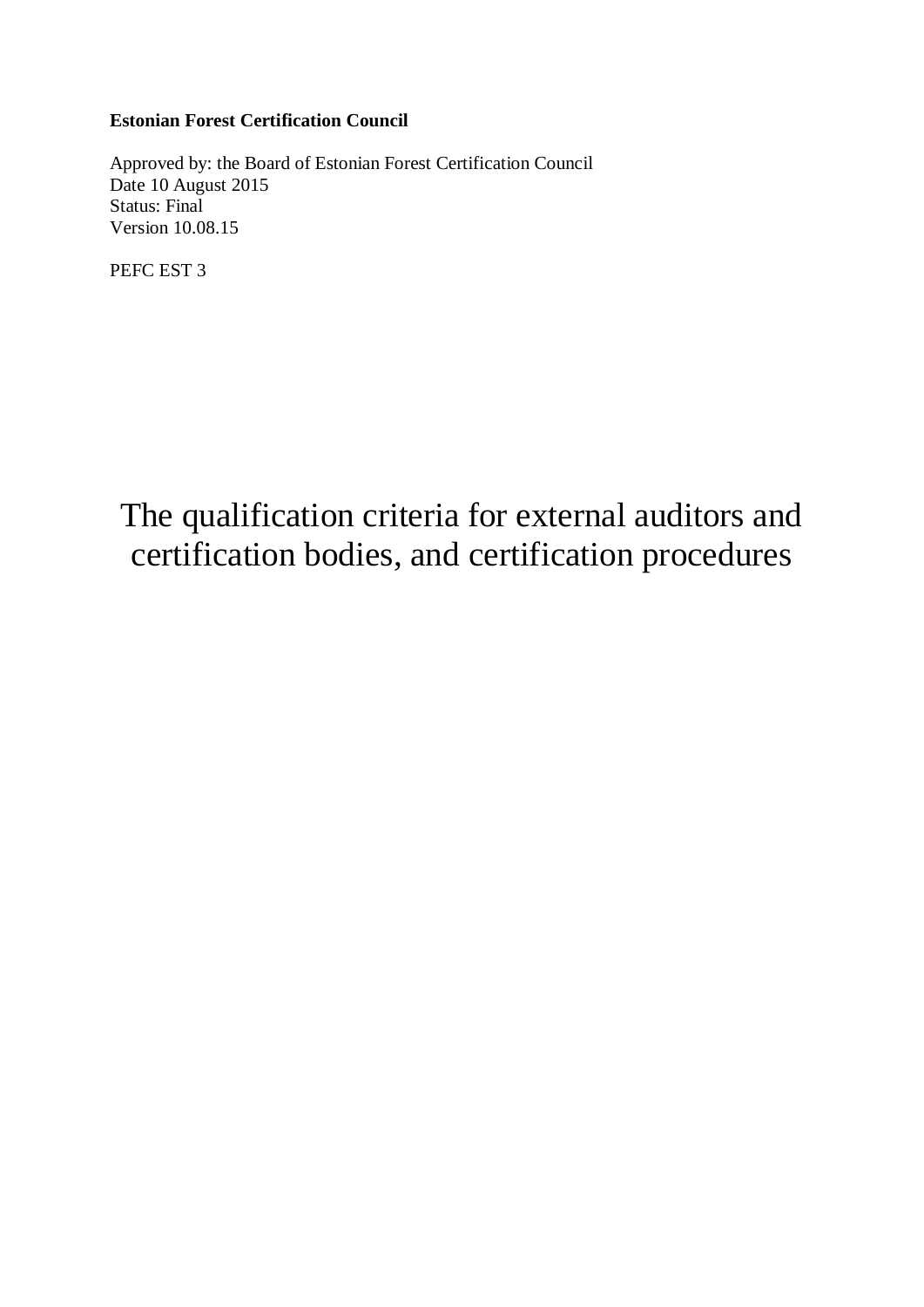## **1. Aim of the document**

This document defines the qualification criteria for external auditors and certification bodies, and certification procedures for forest management and/or chain of the custody certification in Estonia. PEFC Council recognized certifications for forest management and chain of custody rely on international certification and accreditation procedures as defined in the documentation of the International Standardization Body (ISO) and European co-operation for Accreditation (EA) as well as in the International Accreditation Forum (IAF). This standard belongs to the series of standards of the Estonian Forest Certification System (EFCS).

# **2. Scope and Field of Application**

This standard defines the qualification criteria for external auditors and certification bodies, and certification procedures.

This standard is applied in accordance with the Estonian Forest Certification Scheme covering:

- Certification of forest management, and
- Verification of the chain of custody of wood.

#### **3. References**

This document is based on the PEFC Council Technical Document Annex 6 "Certification and Accreditation Procedures", adopted by the General Assembly of the PEFC Council on November 2002, last amendments in 5 October, 2007.

Chain of Custody of Forest Based Products - Requirements (PEFC ST 2002:2013)

PEFC Council Technical Document Annex 1 "Terms and Definitions";

PEFC Council Procedure Document Administration of PEFC scheme (PEFC GD 1004:2009).

## **4. Qualification Criteria for Auditors**

## **4.1 Certification of Forest Management**

The qualification criteria for auditors used in certification audits are based on the general auditing guidelines for quality and/or environmental management systems, or the general criteria for certification bodies operating product certification, and complemented with sectoral expertise.

The auditors must:

- 1. Fulfil general criteria for quality and environmental management systems as defined in ISO 19011.
- 2. Have general criteria for certification bodies operating product certification.
- 3. Have a good knowledge on the Estonian Forest Certification System with regard to forest management.
- 4. Have general knowledge on forest management and its environmental impacts.

Professional expertise in forest management and its environmental impacts is proved on the basis of appropriate education and/or professional experience.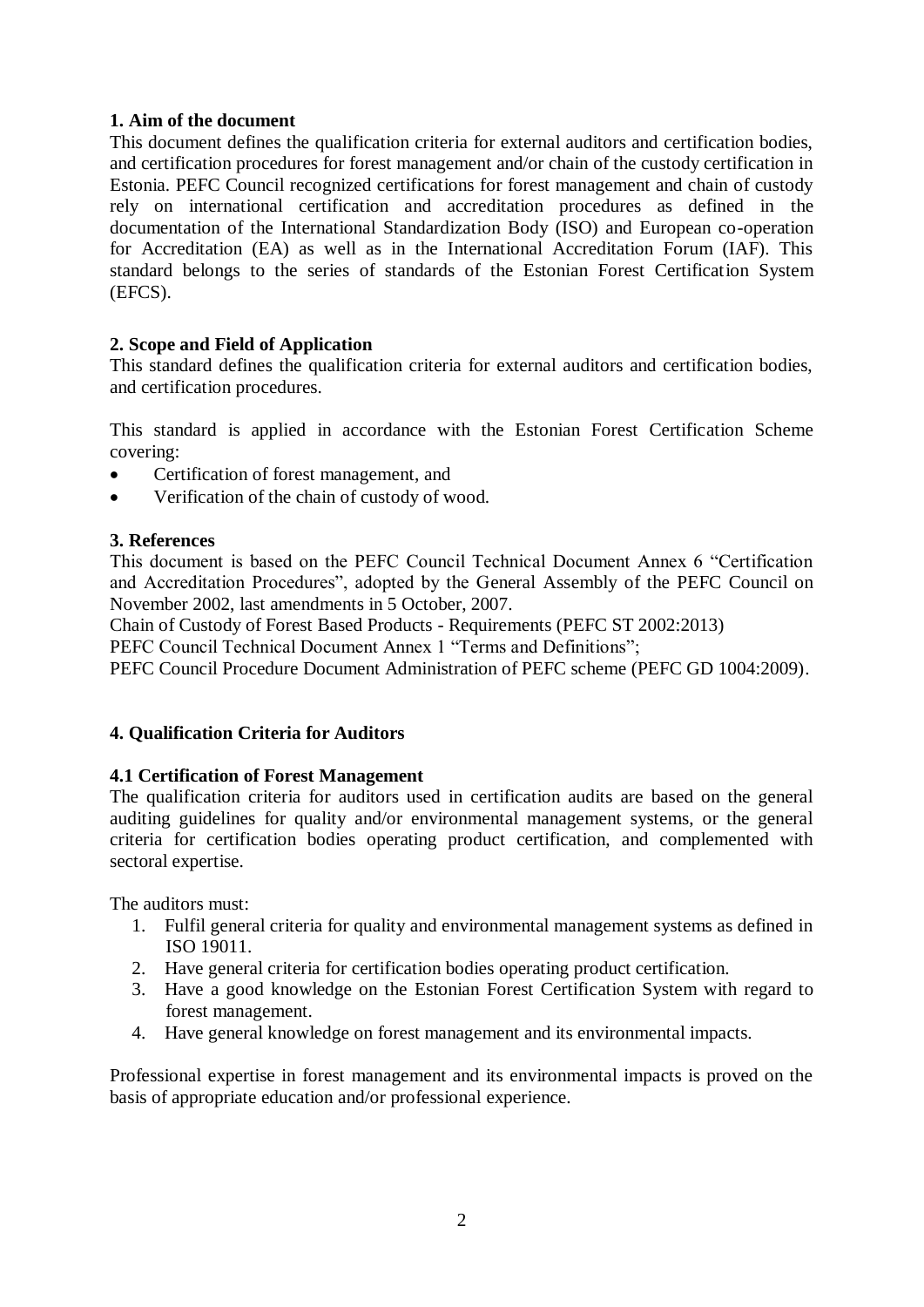## **4.2 Verification of Chain of Custody of Wood**

The qualification criteria for auditors used in certification audits are based on the general auditing guidelines for quality and/or environmental management systems, complemented with sectoral expertise.

The auditors must:

- 1. Fulfil general criteria for quality and environmental management systems as defined in ISO 19011.
- 2. Have a good knowledge on the Estonian Forest Certification standards with regard to the verification of chain of custody of wood.
- 3. Have general knowledge on wood procurement and material flows in forest industries.

Professional expertise in wood procurement and material flows in forest industries is proved on the basis of appropriate education and/or professional experience.

## **5. Qualification Criteria for Certification Bodies**

#### **5.1 Accreditation**

Certification bodies carrying out forest management certification and/or chain of custody certification shall be accredited by a national or international accreditation body.

The accreditation shall be issued by an accreditation body which is a part of the European cooperation for Accreditation (EA) and/or the International Accreditation Forum (IAF) umbrella and which implement procedures described in ISO 17011 and other documents recognized by the above mentioned organizations.

Accreditation symbol of the relevant accreditation body shall accompany any issued forest certificate and chain of custody certificate.

## **5.2 Certification of Forest Management**

The qualification criteria for the certification bodies used in certification audits are based on general criteria for certification bodies operating quality and environmental system certification and/or product certification, complemented with sectorial expertise and applied to forest management.

The certification body must:

- 1. Fulfil the general criteria, as appropriate, for certification bodies defined in ISO 17021.
- 2. Use a documented method, according to which forest management may be audited and certified.
- 3. Undertake forest management certification as "accredited certification" based on ISO 17021 or ISO/IEC 17065:2012 and have the relevant forest management standard(s) covered by the accreditation scope.
- 4. Have general knowledge on forest management and its environmental impacts.
- 5. Be impartial, independent third party that cannot be involved in the standard setting process as governing or decision making body, or in the forest management and is independent of the certified entity.

Professional expertise in forest management and its environmental impacts is proved on the basis of certification experience in the field and/or appropriate education and professional experience of the staff.